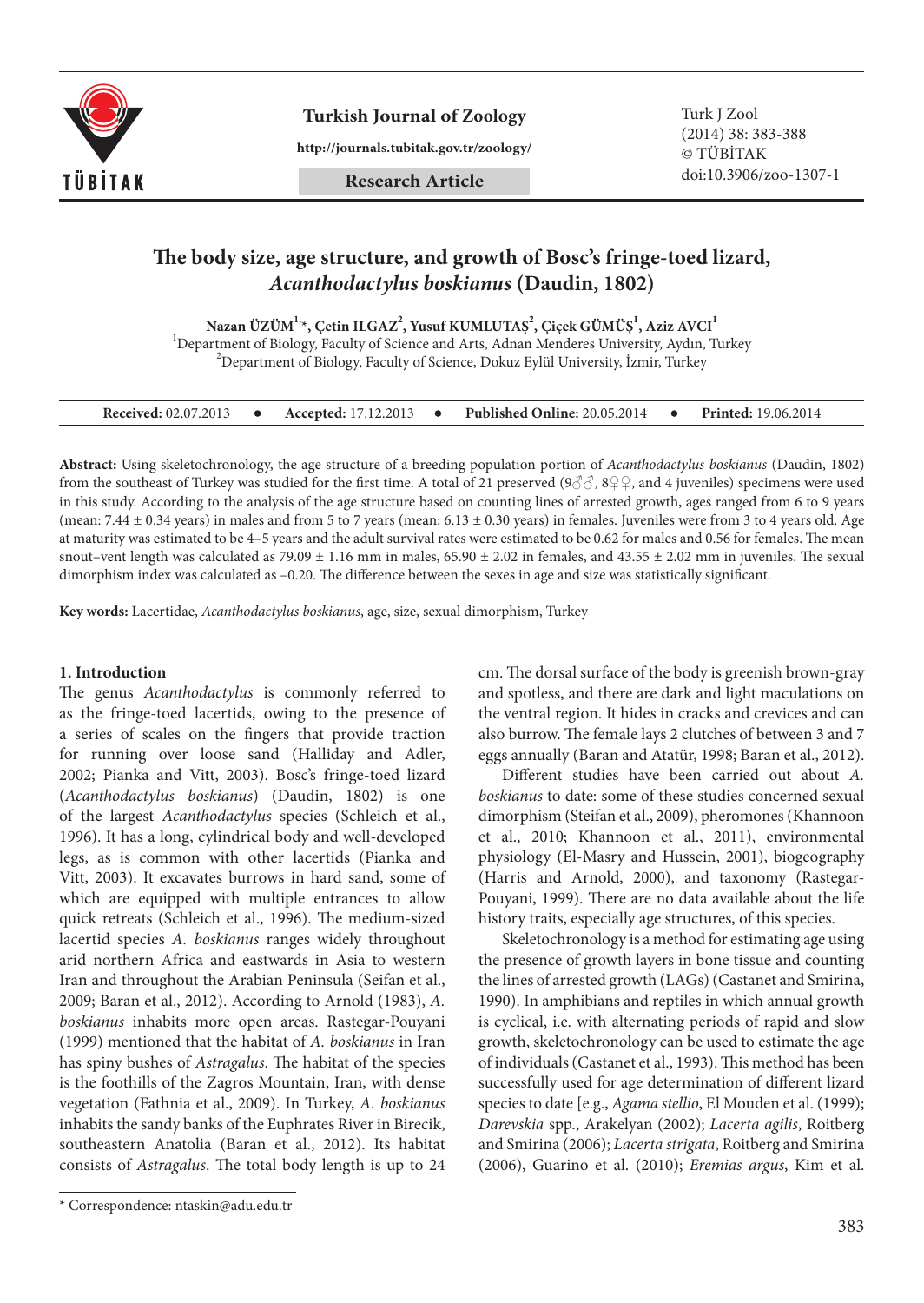(2010); *Dinarolacerta mosorensis*, Tomašević et al. (2010); *Plestiodon* (*Neoseps*) *reynoldsi*, McCoy et al. (2010)].

In the present study, we investigated the body size and age structure, as well as eventual intersexual differences, in terms of these characteristics of this species. We tested whether age estimation of museum samples is possible in order to use this information to characterize the age structure, sexual maturity, and longevity of *A. boskianus.* 

#### **2. Materials and methods**

We used 21 preserved  $(9\text{AA}, 8\text{AA})$ , and 4 juveniles) *A*. *boskianus* specimens kept in the herpetological collection of the Dokuz Eylül University Department of Biology. The specimens were collected from Birecik/Şanlıurfa (37°03′N, 37°54′E) at an altitude of 445 m a.s.l. They were found in sandy areas with small amounts of shrubs and grasses. In this study, samples were captured by hand from under stones or on land. The feeding and breeding activities of *A. boskianus* generally start in April and end in October, according to the weather conditions.

The sex of each individual was determined according to the presence of a hemipenis in the cloacal opening. The distance between the tip of the snout and the posterior part of the vent of each individual was also measured using a dial caliper with 0.02 mm of precision in order to obtain the snout–vent length (SVL).

The sexual dimorphism index (SDI) was calculated according to the following formula introduced by Lovich and Gibbons (1992):

SDI = (mean length of the larger sex / mean length of the smaller sex)  $\pm$  1.

In this formula, +1 is used if males are larger than females and defined as negative, or –1 is used if females are larger than males and defined as positive arbitrarily.

Individual age was determined by applying the skeletochronological method on the longest finger of the forelimb. This analysis was also used successfully for the age determination of amphibian and reptile species in various studies (e.g., Castanet and Smirina, 1990; Olgun et al., 2005; Guarino et al., 2010; Tomašević et al., 2010). The skeletochronological analysis followed previous procedures (Castanet and Smirina, 1990) with some small changes according to the samples: preserved phalanges in 70% ethanol were dissected and the larger bone of the phalange was washed in tap water for 24 h, decalcified in 5% nitric acid for 2 h, and then washed again in tap water for about 12 h. The cross-sections  $(18 \mu m)$  from the diaphyseal region of the phalange were obtained using a freezing microtome and the sections were stained with Ehrlich's hematoxylin. The sections were placed in glycerin in order to be observed with a light microscope. Bone sections from each individual were photographed at the same magnification.

Age was determined by counting the LAGs in crosssections, because each one corresponds to the annual number of period of arrested growth. We assessed the rate of endosteal resorption (how many LAGs are destroyed?) by comparing the diameters of eroded marrow cavities with the diameters of noneroded marrow cavities in sections from the juveniles.

Adult survival rate was calculated according to Robson and Chapman's (1961, in Krebs et al., 1969) formula:

$$
Sr = T / \Sigma N + T - 1,
$$

where  $Sr = average$  finite survival rate, i.e. a value of  $0.75$ means that on average 75% of the population survives from 1 year to the next;  $T =$  the sum of the coded ages times their frequencies when age is found by setting the youngest included age class to 0, the next age to 1 and so forth =  $0N_x + 1N_{x+1} + 2N_{x+2} + ... + iN_{x+i}$ ;  $\Sigma N$  = number of animals from age class x to  $x + i = N_x + N_{x+1} + N_{x+2} + ...$  $N_{x,i}$ ; and  $N_{y}$  = number of individuals in age class x.

Adult life expectancy (ESP), the expected total longevity of lizards that have reached maturity, was calculated according to Seber's (1973) formula:

 $ESP = [0.5 + 1 / (1 - Sr)],$ 

where  $Sr = average$  finite survival rate of adults.

The age and body measurements (SVL) were normally distributed (Kolmogorov–Smirnov D*-*test, all P > 0.05), thus allowing comparisons using parametric tests (t*-*test). Pearson's correlation coefficient was computed to infer the pattern of relationships between SVL and age. The best regression model was selected according to  $\mathbb{R}^2$  values. All tests were processed with STATISTICA 7.0 (StatSoft Inc., USA) and Excel (Microsoft) and were interpreted at  $\alpha$  = 0.05.

## **3. Results**

Lines of arrested growth were present in cross-sections of juvenile and adult phalanges. They appeared as thin and approximately concentric layers, more intensely stained than the rest of the cross-section. Endosteal resorption was observed in almost all cross-sections from adults and juveniles (Figures 1A and 1B). By comparing the diameters of eroded marrow cavities of adults with the diameters of noneroded marrow cavities of juveniles, we determined that endosteal resorption was not destroyed in the first LAG in 76% of the individuals, while the first LAG was completely eroded in 24% because of endosteal resorption. Endosteal bone deposition was also observed at certain points (Figures 1A and 1B). It was possible to estimate age for 100% ( $n = 21$ ) of the available phalanges.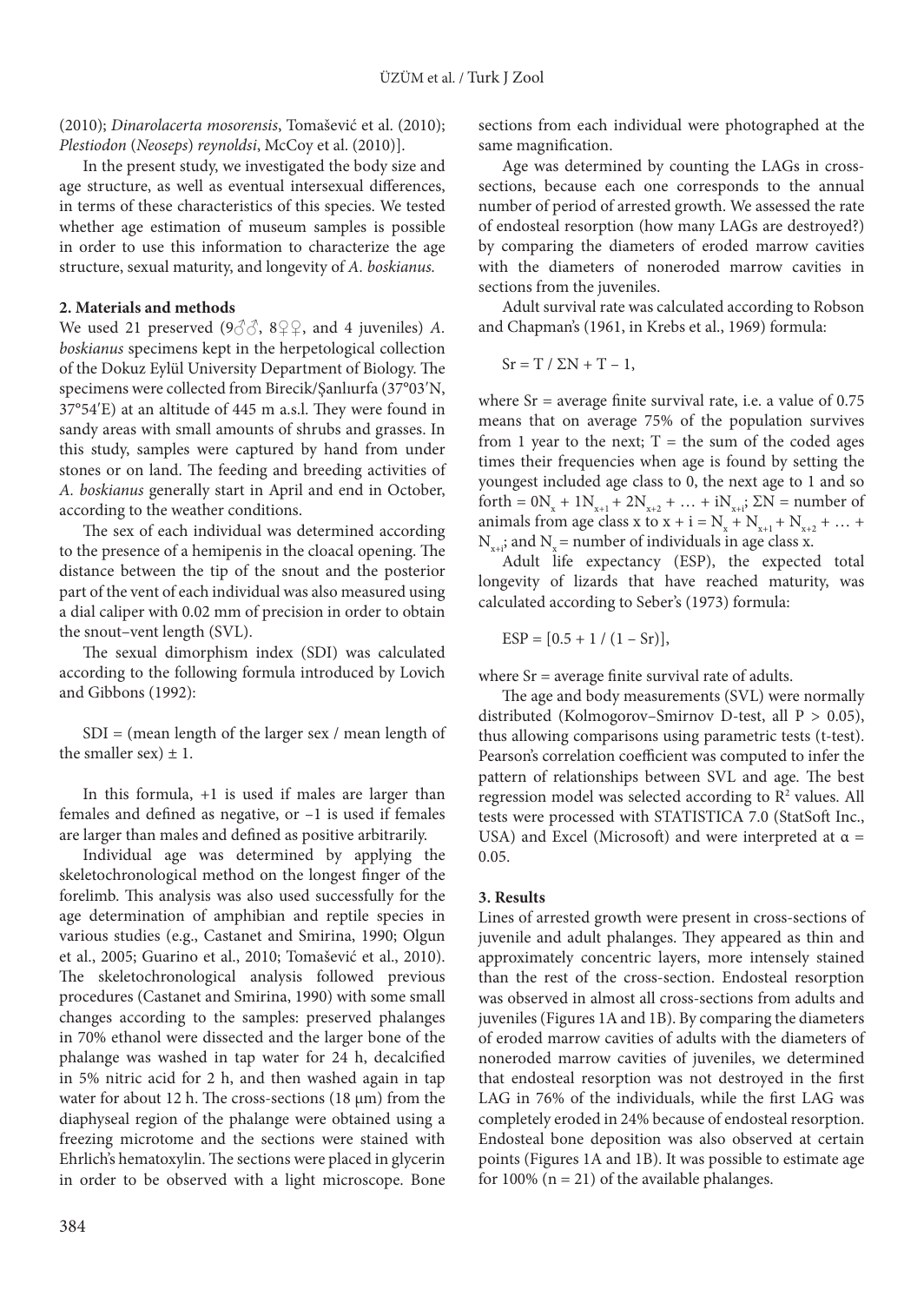

Figure 1. Cross-sections (18  $\mu$ m thick) at the diaphysis level of a phalange of juvenile (A) and male (B) *Acanthodactylus boskianus*. A) Four-year-old juvenile, 45.14 mm body length. Four LAGs were observed in the periosteal bone. B) Eight-yearold male, 79.86 mm body length. Eight LAGs were observed in the periosteal bone (arrow heads). Endosteal resorption and endosteal bone were present. Periphery (black arrow) was not regarded as a LAG (m.c.  $=$  marrow cavity, r.l.  $=$  reversal line, e.r. = endosteal resorption, e.b. = endosteal bone).

Descriptive statistics for SVL and age are shown in the Table. SVL of males was significantly larger than females (t  $= 8.654$ , df  $= 15$ ,  $P = 0.000$ ). SDI was calculated as  $-0.20$ , indicating a male bias. Minimum body length was 74.39 mm for reproductive males and 61.89 mm for females. The juvenile individuals had a mean SVL of  $43.55 \pm 2.02$  mm (ranging from 37.74 to 47.06 mm).

Minimum ages were determined as 6 years for males and 5 years for females. Maximum ages were determined as 9 years for males and 7 years for females (Figure 2). The average ages of the males and females were calculated as 7.44  $\pm$  0.34 and 6.13  $\pm$  0.30 years, respectively (Table). Juveniles were from 3 to 4 years old. The difference in terms of age between the sexes was found statistically significant  $(t = 2.906, df = 15, P = 0.011)$ . The youngest female was 5 years old, the youngest male was 6 years old, and the oldest juvenile was 4 years old. We thus estimated age at maturity



Figure 2. Age distribution of male, female, and juvenile *Acanthodactylus boskianus*.

to be 4–5 years. The adult survival rates were estimated to be 0.62 for males and 0.56 for females. ESP was 3.13 for males and 2.77 for females.

A significant positive correlation was found between age and SVL in males ( $r = 0.90$ ,  $P < 0.01$ ) and females ( $r =$ 0.97, P < 0.01). The best regression model was selected as an S-curve model according to  $\mathbb{R}^2$  values and the regression equations were  $SVL = 43.325Ln(age) - 8.3635 (R<sup>2</sup> = 0.940)$ for males and  $SVL = 35.337Ln(age) + 1.32 (R<sup>2</sup> = 0.925)$  for females (Figure 3).

#### **4. Discussion**

In this study, the first demographic data on the age structure of the *A. boskianus* population from southeastern Turkey are provided. The average ages of the males and females were calculated as 7.44 and 6.13 years, respectively, in this study (Table). The difference in age between the sexes was found to be statistically significant. The adult survival rates were estimated to be 0.62 for males and 0.56 for females. The adult survival rates were estimated to be 0.71 and



**Figure 3.** Relationship between SVL and age in male and female *Acanthodactylus boskianus*.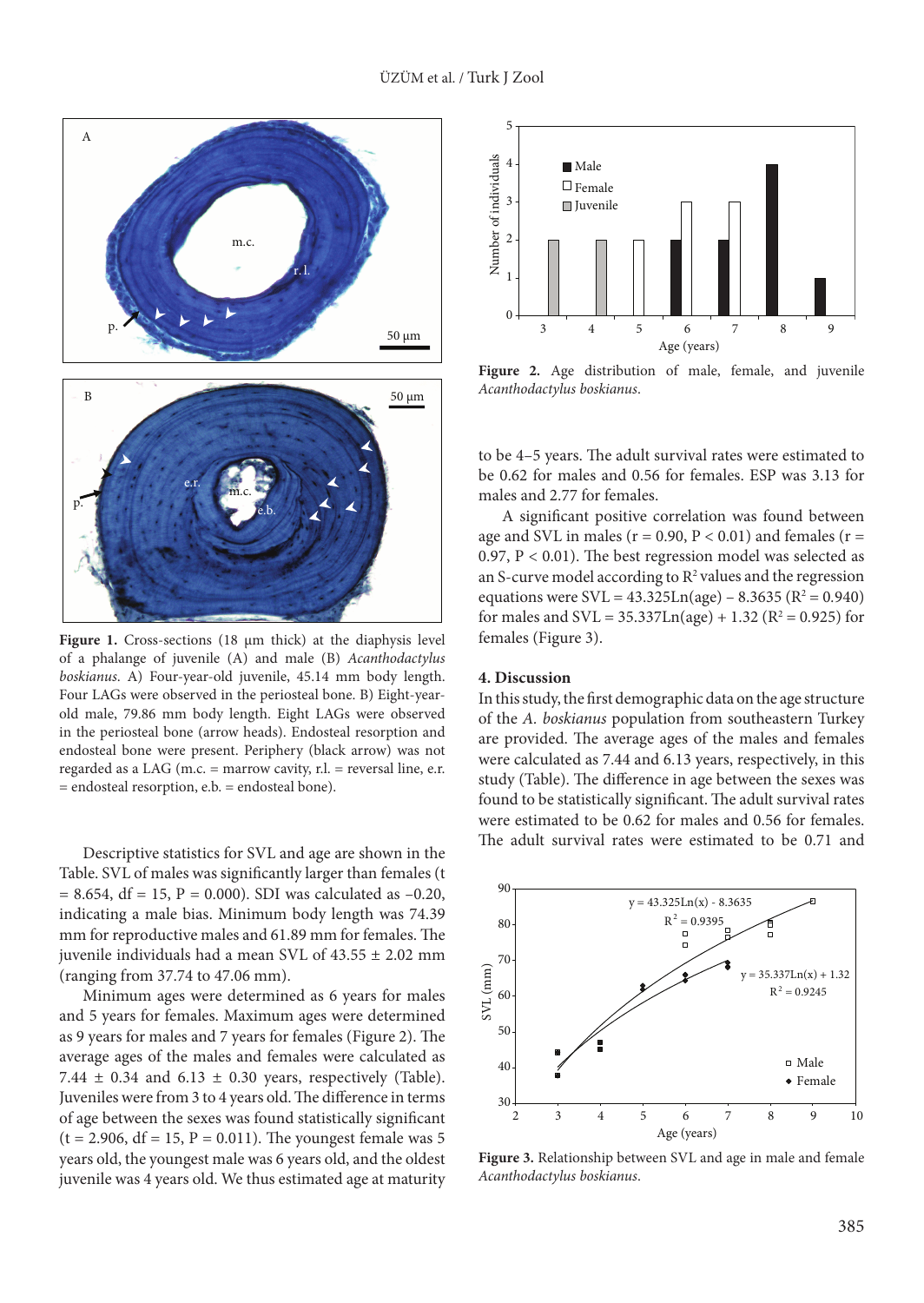|             | $SVL$ (mm)  | Age (years) |             |         |         |          |
|-------------|-------------|-------------|-------------|---------|---------|----------|
|             |             |             | Juvenile    |         |         | Juvenile |
| $\mathbf n$ | 9           | 8           | 4           | 9       | 8       | 4        |
| $Min-max$   | 74.39-86.66 | 61.89-69.45 | 37.74-47.06 | $6 - 9$ | $5 - 7$ | $3 - 4$  |
| Mean        | 79.09       | 65.90       | 43.55       | 7.44    | 6.13    | 3.50     |
| Median      | 78.39       | 66.04       | 44.70       | 8       | 6       | 3.50     |
| <b>SE</b>   | 1.16        | 0.95        | 2.02        | 0.34    | 0.30    | 0.29     |

**Table.** Number of sampled individuals (n), SVL (mean ± SE), and range of *Acanthodactylus boskianus* population (min: minimum value, max: maximum value, SE: standard error of the mean).

0.75 for males and females, respectively, in *Dinarolacerta mosorensis* (Tomašević, 2010).

We found the maximum longevity to be 9 years for males and 7 years for females. Nouira (1987) reported a life span of around 4 years in nature for a population of *A. pardalis* from Tunisia. Guarino et al. (2010) found that age ranged from 2 to 4 years in males and from 2 to 3 years in females for a population of *Lacerta agilis* from Italy. However, in *L. agilis* living in Dagestan (Russia), the maximum longevity observed was 6–7 years for males and 5–6 years for females, depending upon altitudes (Roitberg and Smirina, 2006). For the same species living along the western coast of Sweden, maximum longevity was 11 years for males and 12 years for females (Olsson and Shine, 1996). Maximum observed longevity was also reported as 11 years and 8 years for *Eremias argus* females and males, respectively (Kim et al., 2010).

In our study, the mean SVL of males was significantly greater than that of females. Similar to our results, statistically significant differences between the sexes were also reported by Haenel and John-Alder (2002) for *Sceleporus undulates*, Liu et al. (2008) for *Lacerta vivipara*, and Ahmadzadeh et al. (2009) for *Eremias strauchi strauchi*, but in those cases the mean SVL of females was bigger than the males. No sexual size dimorphism in SVL was found between adult males and females in *Dinarolacerta mosorensis* (Tomašević et al., 2010). In contrast to our study, the mean SVL of females was bigger and did not differ significantly between sexes in the studies of *Eremias multiocellata* (Li et al., 2006), *Phymaturus patagonicus* (Piantoni et al., 2006), *Lacerta agilis* (Guarino et al., 2010), and *Eremias argus* (Kim et al., 2010).

In Bosc's fringe-toed lizard, the body size in both sexes significantly increased with age, which appears to be a general phenomenon in lizards that exhibit indeterminate growth (Bauwens, 1999). In this population, SVL of males was significantly greater than females and SDI was calculated as –0.20, indicating a male bias. Fitch (1981) also indicated that males are the larger sex in most lizards. This result is in agreement with the studies of *Agama impalearis* (El Mouden et al., 1999) and *Lacerta agilis boemica* (Roitberg and Smirina, 2006). However, no sexual dimorphism based on SVL was indicated between sexes in the studies of *Dinarolacerta mosorensis* (Tomašević et al., 2010) and *Eremias argus* (Kim et al., 2010). According to some studies, sexual size dimorphism in many adult lizards arises due to sexual differences in the growth rates, and the larger sex grows faster than the smaller sex (John-Adler and Cox, 2007; Tomašević et al., 2010). While some authors have suggested that sexual dimorphism has evolved as a result of competition between the sexes for a limited resource, such as food (Best and Gennaro, 1984), others have proposed that the primary cause of this dimorphism is sexual selection mediated by male–male competition for mates (Vitt and Cooper, 1985; Hews, 1990).

Consequently, we investigated some life history characteristics (i.e. body size, mean age, age at maturity, and longevity) of a breeding population portion of *A. boskianus* from southeastern Turkey. According to our results, the specimens reached sexual maturity at the age of 4 or 5, they had a lifespan of 7 to 9 years, and intersexual differences in body size were male-biased, which was also statistically significant. However, further studies are needed to obtain more comprehensive data about the life history characteristics of this species, especially for its populations in nature.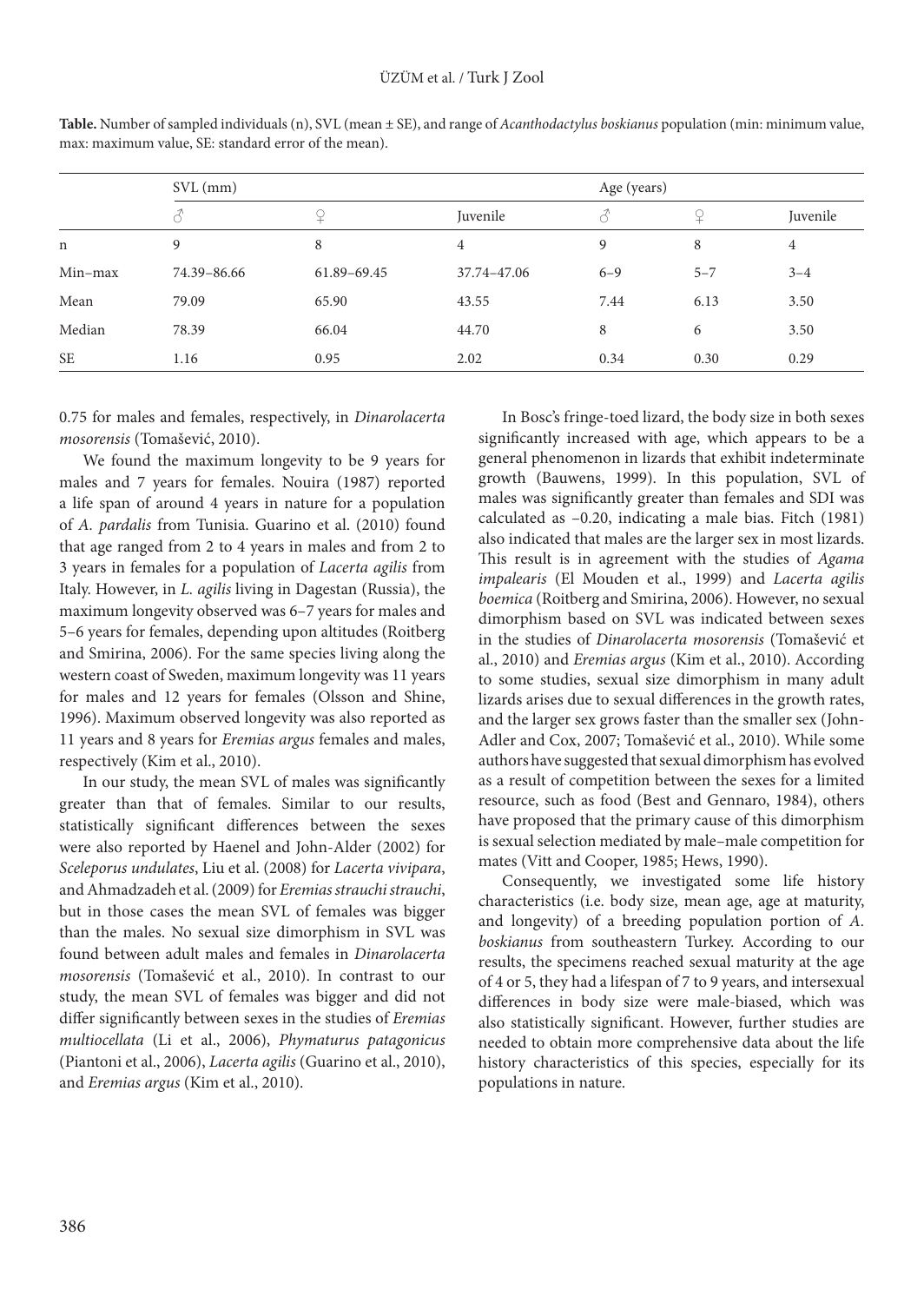#### **References**

- Ahmadzadeh F, Kami HJ, Hojjati V, Rezazadeh E (2009). Contribution to the knowledge of *Eremias strauchi strauchi* Kessler, 1878 (Sauria: Lacertidae) from Northwestern Iran. IJAB 5: 17**–**24.
- Arakelyan M (2002). The study of age, growth, and longevity in the triploid hybrids of rock lizards of the genus *Darevskia* in Armenia. Russ J Herpet 9: 63–68.
- Arnold EN (1983). Osteology, genitalia and the relationships of *Acanthodactylus* (Reptilia: Lacertidae). Bull Br Mus Nat Hist (Zool) 44: 291–339.
- Baran İ, Atatür MK (1998). Türkiye Herpetofaunası (Kurbağa ve Sürüngenler), Ankara, Turkey: Çevre Bakanlığı (book in Turkish).
- Baran İ, Ilgaz Ç, Avcı A, Kumlutaş Y, Olgun K (2012). Türkiye Amfibi ve Sürüngenleri. Ankara, Turkey: TÜBİTAK Popüler Bilim Kitapları (book in Turkish).
- Bauwens D (1999). Life-history variations in lacertid lizards. Nat Croat 8: 239**–**252.
- Best TL, Gennaro AL (1984). Feeding ecology of the lizard, *Uta stansburiana*, in southeastern Mexico. J Herpetol 18: 291**–**301.
- Castanet J, Francillon-Vieillot H, Meunier FJ, De Ricgles A (1993). Bone and individual aging. In: Hall BK, editor. Bone. Vol. 7: Bone Growth. Boca Raton, FL, USA, pp. 245–283.
- Castanet J, Smirina EM (1990). Introduction to the skeletochronological method in amphibians and reptiles. Ann Sci Nat Zool 11: 191**–**196.
- El-Masry AA, Hussein HK (2001). Thermal relations, metabolism and winter dormancy of the sand lizard, *Acanthodactylus boskianus*. PJBS 4: 492–497.
- El Mouden E, Znari M, Brown RP (1999). Skeletochronology and mark-recapture assessments of growth in the North African agamid lizard (*Agama impalearis*). J Zool Lond 249: 455**–**461.
- Fathnia B, Rastegar-Pouyani N, Sampour M, Bahrami AM, Jaafari G (2009). The lizard fauna of Ilam province, southwestern Iran. IJAB 5: 65–79.
- Fitch HS (1981). Sexual size differences in reptiles. Misc Publ Mus Nat Hist Univ Kans 70: 1–72.
- Guarino FM, Giá ID, Sindaco R (2010). Age and growth of the sand lizards (*Lacerta agilis*) from a high Alpine population of northwestern Italy. Acta Herpetol 5: 23**–**29.
- Guarino FM, Lunardi S, Carlomagno M, Mazzotti S (2003). A skeletochronological study of growth, longevity, and age at sexual maturity in a population of *Rana latastei* (Amphibia, Anura). J Biosci 28: 775–782.
- Haenel GJ, John-Alder HB (2002). Experimental and demographic analyses of growth rate and sexual size dimorphism in a lizard, *Sceloporus undulatus*. Oikos 96: 70**–**81.
- Halliday T, Adler K (2002). The New Encyclopedia of Reptiles and Amphibians. Oxford, UK: Oxford University Press.
- Harris DJ, Arnold EN (2000). Elucidation of the relationships of spiny-footed lizards, *Acanthodactylus* spp. (Reptilia: Lacertidae) using mitochondrial DNA sequence, with comments on their biogeography and evolution. J Zool 252: 351–362.
- Hews DK (1990). Examining hypotheses generated by field measures of sexual selection on male lizards, *Uta palmeri*. Evolution 44: 1956**–**1966.
- John-Alder HB, Cox RM (2007). The development of sexual size dimorphism in *Sceloporus* lizards: testosterone as a bipotential growth regulator. In: Fairbairn DJ, Blanckenhorn WU, Székely T, editors. Sex, Size and Gender Roles: Evolutionary Studies of Sexual Size Dimorphism. Oxford, UK: Oxford University Press, pp. 195–204.
- Khannoon E, Breithaupt T, El-Gendy A, Hardege JD (2010). Sexual differences in behavioural response to femoral gland pheromones of *Acanthodactylus boskianus*. Herpetol J 20: 225–229.
- Khannoon E, Flachsbarth B, El-Gendy A, Mazik K, Hardege JD, Schulz S (2011). New compounds, sexual differences, and age-related variations in the femoral gland secretions of the lacertid lizard *Acanthodactylus boskianus*. Biochem Syst Ecol 39: 95–101.
- Kim JK, Song JY, Lee JH, Park D (2010). Physical characteristics and age structure of Mongolian racerunner (*Eremias argus*; Lacertidae). J Ecol Field Biol 33: 325**–**331.
- Krebs CJ, Keller BL, Tamarin RH (1969). *Microtus* population demography: demographic changes in fluctuating populations of *Microtus ochrogaster* and *M. pennsylvanicus* in southern Indiana. Ecology 50: 587–607.
- Li H, Ji X, Qu YF, Gao JF, Zhang L (2006). Sexual dimorphism and female reproduction in the multi-ocellated racerunner *Eremias multiocellata* (Lacertidae). Acta Zool Sinica 52: 250**–**255.
- Liu P, Zhao WG, Liu ZT, Dong BJ, Chen H (2008). Sexual dimorphism and female reproduction in *Lacerta vivipara* in northeast China. Asiatic Herpetol Res 11: 98**–**104.
- Lovich JE, Gibbons JW (1992). A review of techniques for quantifying sexual size dimorphism. Growth Develop Aging 56: 269**–**281.
- McCoy ED, Mushinsky HR, Shockley WJ, Alvarez MR (2010). Skeletochronology of the threatened Florida sand skink, *Plestiodon (Neoseps) reynoldsi*. Copeia 2010: 38–40.
- Nouira S (1987). Skeletochronological determination of age and demographic analysis of a population of *Acanthodactylus pardalis* (Lischenstein, 1823) of the Kerkennah islands (Tunisia). Arch Inst Pasteur Tunis 64: 351–362.
- Olgun K, Üzüm N, Avcı A, Miaud C (2005). Age, size and growth of the southern crested newt *Triturus karelinii* (Strauch 1870) in a population from Bozdağ (western Turkey). Amphibia-Reptilia 26: 223**–**230.
- Olsson M, Shine R (1996). Does reproductive success increase with age or with size species with indeterminate growth? A case study using sand lizards (*Lacerta agilis*). Oecologia 105: 175– 178.